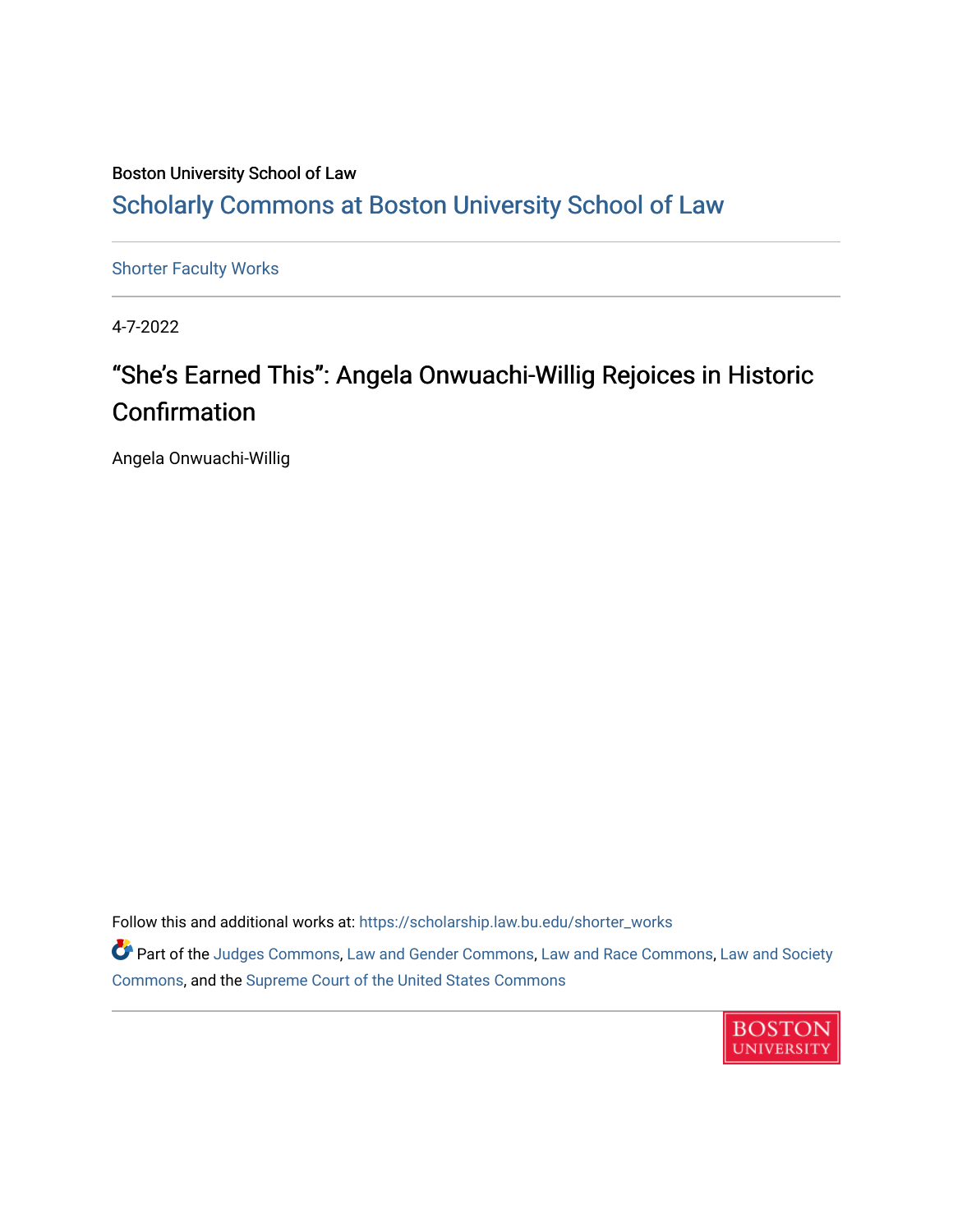**SUPREME COURT FIRST**

# **"She's Earned This": Angela Onwuachi-Willig Rejoices in Historic Confirmation**

**BU LAW dean, 275 other Black women law profs, have had Ketanji Brown Jackson's back since President Biden nominated her for the Supreme Court**

| April 7, 2022                                           |
|---------------------------------------------------------|
| Comments<br>$^{+}$                                      |
| <b>By Sara Rimer</b>                                    |
| <b>SHARE THIS</b>                                       |
| Angela Onwuachi-Willig, the dean of Boston University's |

School of Law—the first Black woman to be dean of a top-20 law school—is rejoicing. The first Black woman has been confirmed to the US Supreme Court.

[Onwuachi-Willig](https://www.bu.edu/law/profile/angela-onwuachi-willig/) has had Ketanji Brown Jackson's back from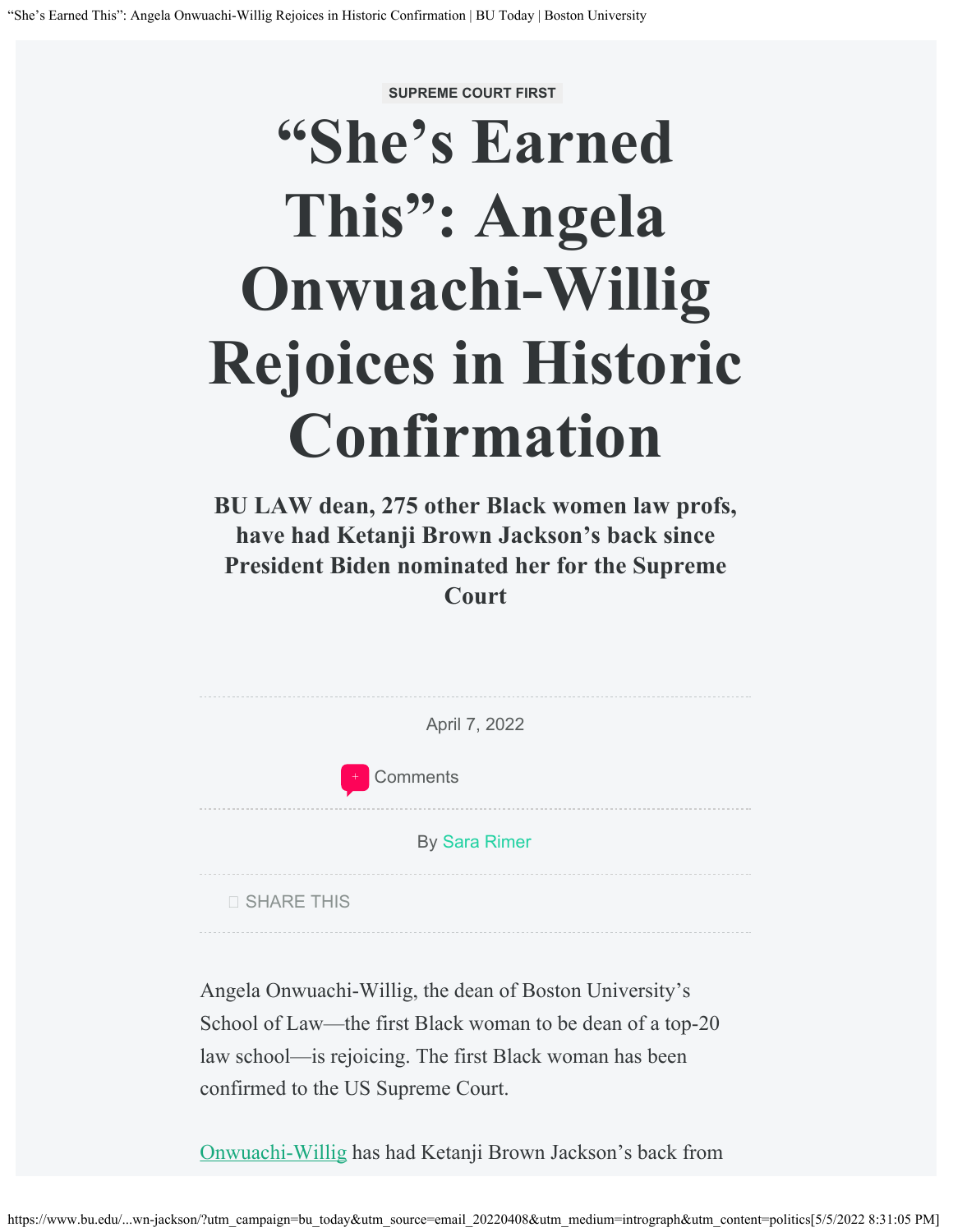the moment President Biden announced he would nominate the federal judge to the nation's highest court.



Angela Onwuachi-Willig. Photo by Doug Levy

She wrote the *initial draft of the letter urging the US Senate to* confirm Jackson, and she led an effort to collect the 275 signatures from Black women law professors around the country. Onwuachi-Willig, who serves on the executive committee of the American Law Schools Section on [Women in Legal Education](https://www.aals.org/sections/list/women-in-legal-education/), suggested to other non-Black leaders in the section that they send a different, general letter from women law professors [supporting](https://www.law.com/2022/03/10/women-law-professors-deans-send-us-senate-letters-supporting-scotus-nominee-ketanji-brown-jackson/) [the nomination.](https://www.law.com/2022/03/10/women-law-professors-deans-send-us-senate-letters-supporting-scotus-nominee-ketanji-brown-jackson/)

Three of her colleagues, Susan Bisom-Rap, Naomi Cahn, and Lisa Tucker, took action, writing and sending a letter that garnered nearly 850 signatures. Tweeting her support of Jackson throughout the Senate confirmation hearings, Onwuachi-Willig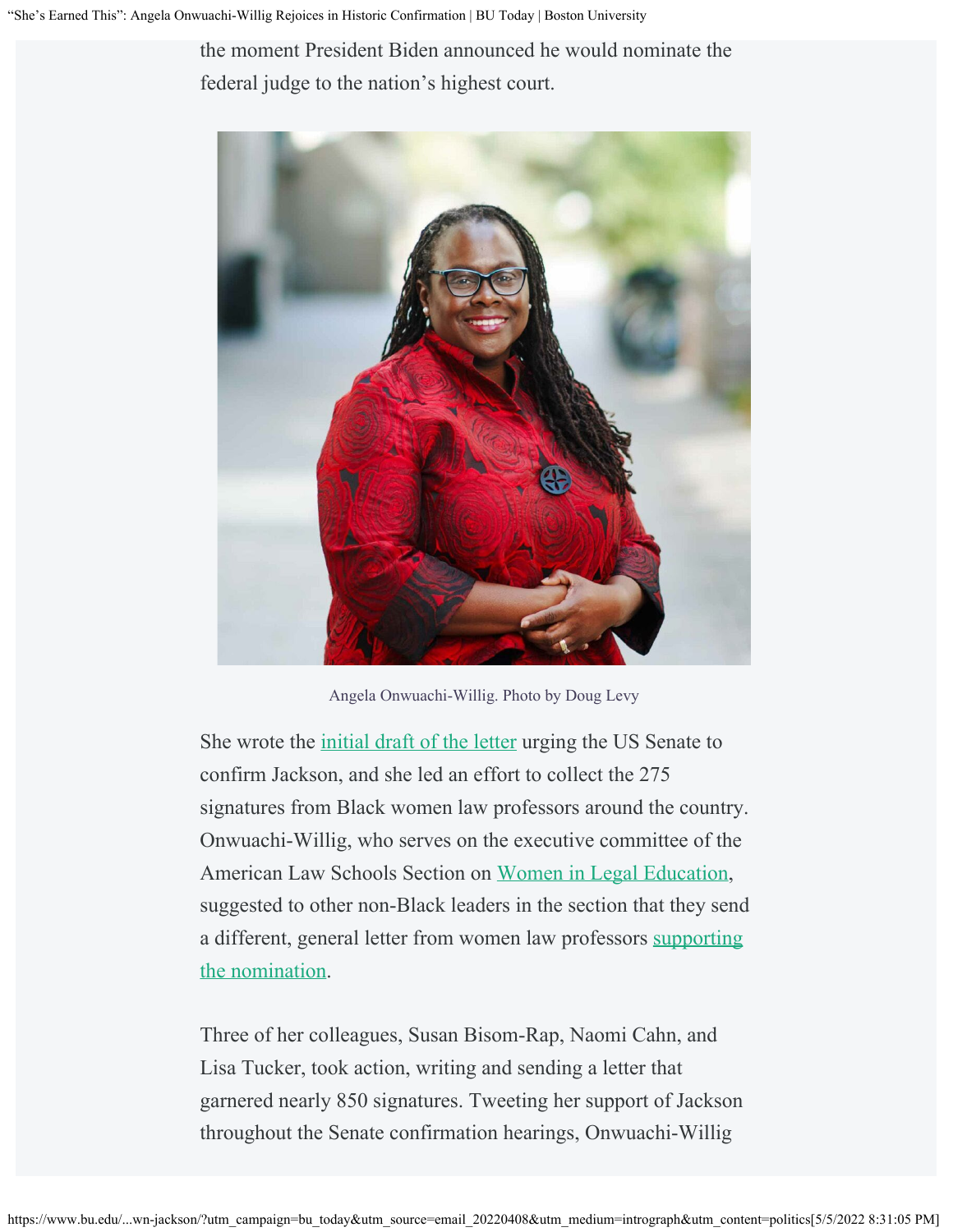also advocated for the judge in newspaper op-eds and interviews with CNN, The 19th News, BET.com, Bloomberg Law.com, and Law.com. "As Senator [Cory] Booker [D-N.J.] said, I'm not letting anybody steal my joy," she told WGBH.

Paraphrasing the late Justice Ruth Bader Ginsburg, Onwuachi-Willig has said repeatedly over the past few weeks how important it is for "little Black girls, for everyone," to see a Black woman justice on the highest court in America as "natural and proper."

"I'm so excited for her," Onwuachi-Willig tells *BU Today*. "She's earned this. Black women have been the backbone of the Democratic party. We're starting to see more Black women, and not just Judge Jackson, confirmed as judges to the federal appellate court, the trial court. There's a love that Black women, Black people, have displayed for this country that has not always been reciprocated. This is a moment of joy. As Cory Booker has said, 'We're getting closer to fulfilling our ideals as a nation."

For Onwuachi-Willig, LAW's Ryan Roth Gallo and Ernest J. Gallo Professor of Law, who is a leading scholar of employment and family law, gender inequality, and critical race theory, Jackson's confirmation is deeply personal. "Watching the hearings and the way she was attacked, I think every Black woman in America, especially in the legal world and the legal profession, could relate," she says. "Judge Jackson is going to be adding critical insights into Supreme Court decisions that will affect the lives of everybody, including Black women who are often excluded, whose realities are too often not considered and encompassed in Supreme Court opinions."

It is also important, she says, that Jackson will bring to the court her perspective as a Black mother. Like the LAW dean has had with her three children, and like Black mothers across the nation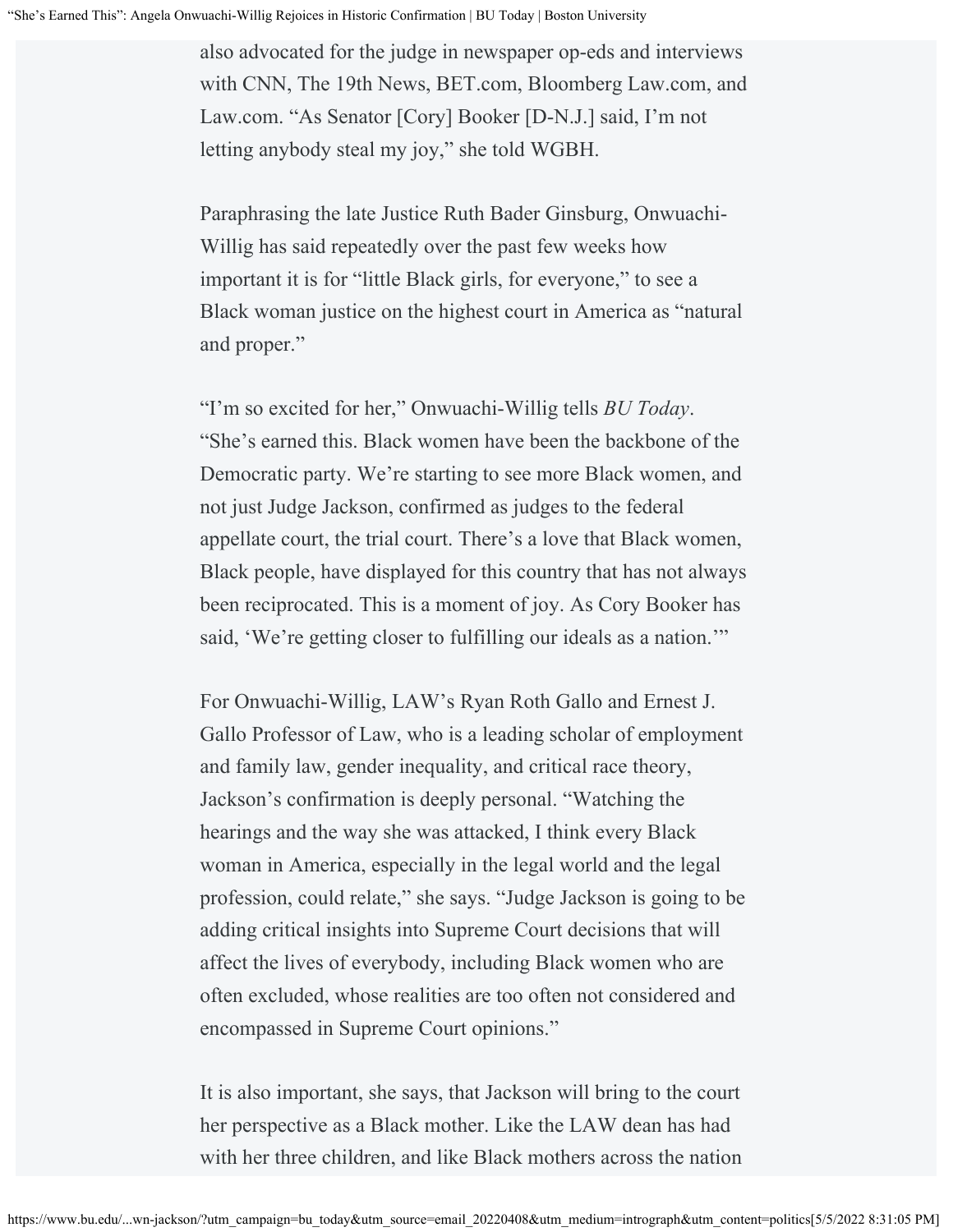have, Jackson has had "The Talk" with her two daughters, giving them advice on what to do if they are ever racially profiled and stopped and questioned by the police.

It's possible, Onwuachi-Willig says, that Jackson's lived experiences can help shed light on the gaps in Supreme Court doctrine concerning the Fourth Amendment. For example, according to the Court, police can ask individuals for their names or their IDs or even ask to search their bags—without any articulable suspicion—"so long as a reasonable person would understand [they] can walk away or stop the so-called consensual encounter."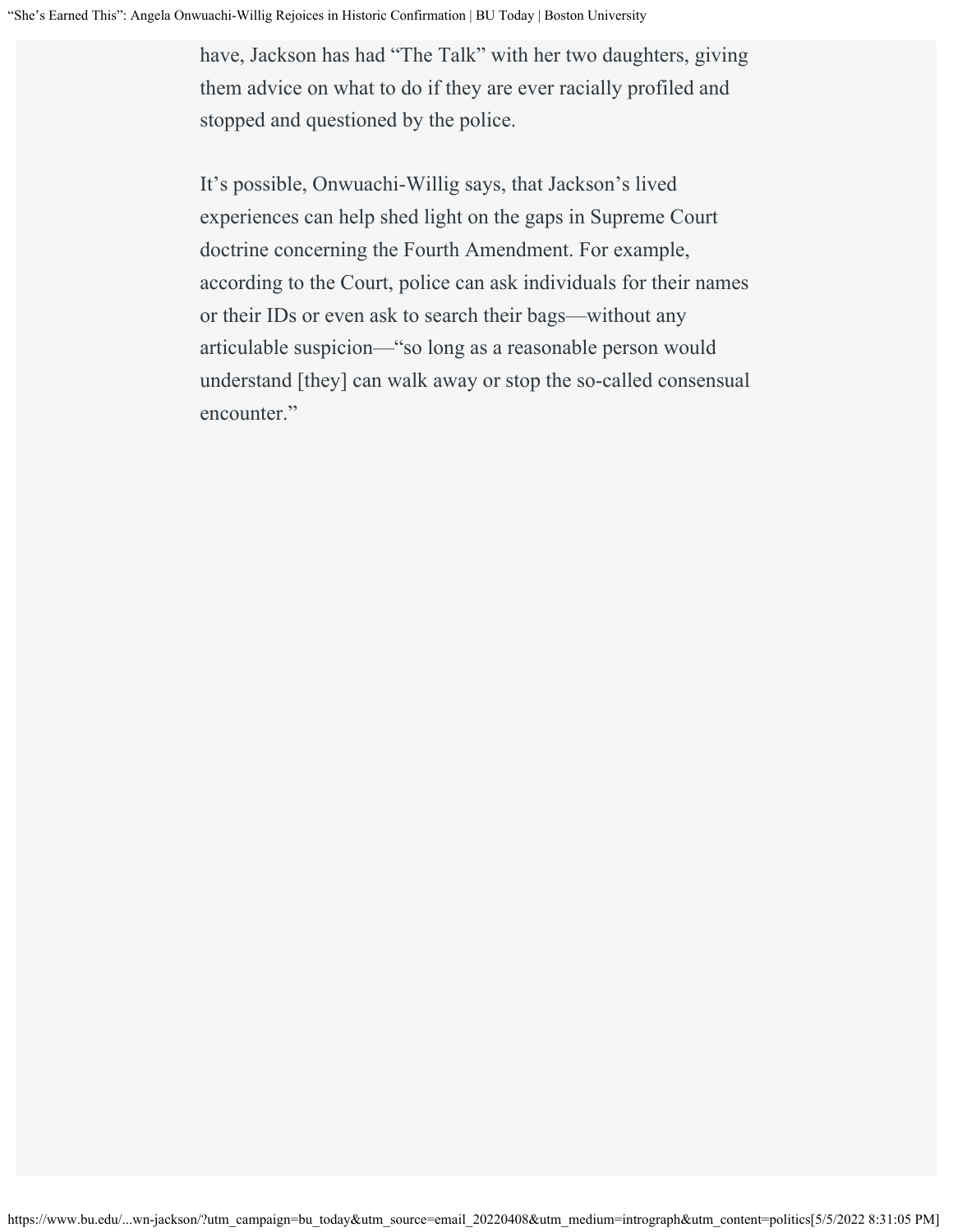"But what Black person thinks they can stop such an encounter or end it without putting their life at risk?" says Onwuachi-Willig, who has herself been stopped by police while driving.

"The Supreme Court's opinions in this area reveal how the law is often premised on experiences that do not align with many Black people's realities," she says. "It's clear that the majority in these cases has not even considered that the very notion of a 'consensual encounter' with the police is legal fiction if you're Black. The right to walk away in these encounters is not a right that Black people can exercise without serious risk to ourselves."

Referring to Jackson's time as a public defender, Onwuachi-Willig says that "having a justice who can speak about consensual encounters or other types of police stops from their experience as a lawyer representing clients, from their experience as a Black person, or as someone who has had The Talk with their own children will be critical."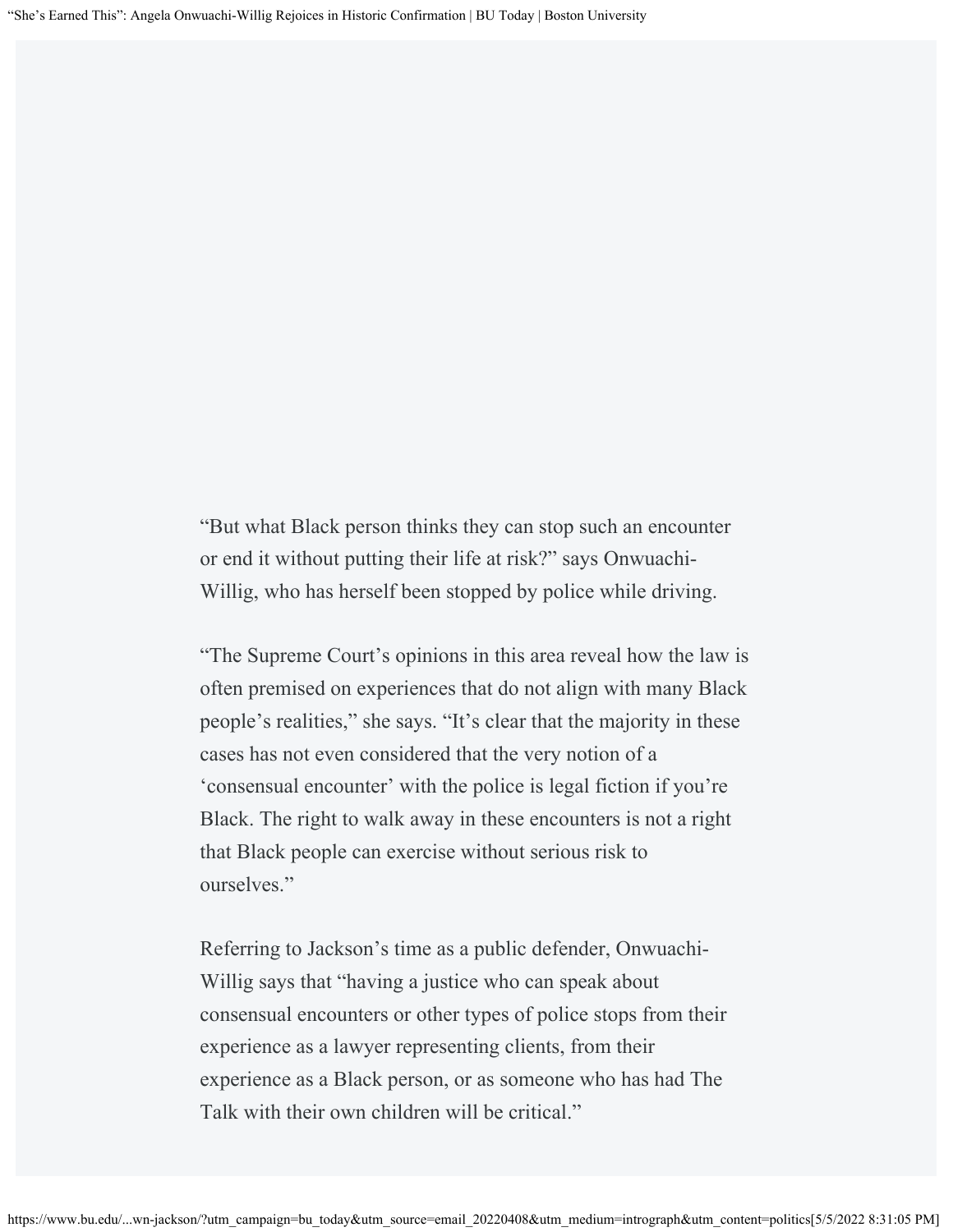Jackson's experience as a Black mother juggling the conflicting demands of a family and a high-powered legal career, along with the microaggressions and bias encountered around race and sex in the workplace, also resonates with Onwuachi-Willig. During her hearing, Jackson addressed her daughters sitting in the audience: "Girls, I know it has not been easy as I have tried to navigate the challenges of juggling my career and motherhood. And I fully admit that I did not always get the balance right. But I hope that you have seen that with hard work, determination, and love, it can be done…I love you so much."

Onwuachi-Willig says the confirmation hearings were a reminder that children are always watching and learning from their parents—even when "we as mothers are preoccupied with work or worried that we're shortchanging our families." She refers to [a story Jackson once told](https://www.mediaite.com/news/watch-ketanji-brown-jacksons-daughter-asked-obama-to-nominate-mom-to-supreme-court-but-he-picked-merrick-garland-instead/Jackson) about her daughter Leila, who was 11 at the time, writing to then President Obama in 2016, after Justice Antonin Scalia died, suggesting that Obama nominate her mother for the vacancy.

The LAW dean also mentions the *New York Times* photo that went viral, of Leila seated just behind her mother at the hearings and beaming at her with pride and love.

"I loved that photo," Onwuachi-Willig says. "It reminds me that you're parenting even when you think you're not parenting, when you're thinking you didn't always get that balance right. You can see it in her daughter's smile—there's so much pure respect and love—that she was parenting in all those moments. Our kids are watching and learning."

She says she treasures the selfie her own middle child, Bethany, shared with her: in the photo, Onwuachi-Willig is being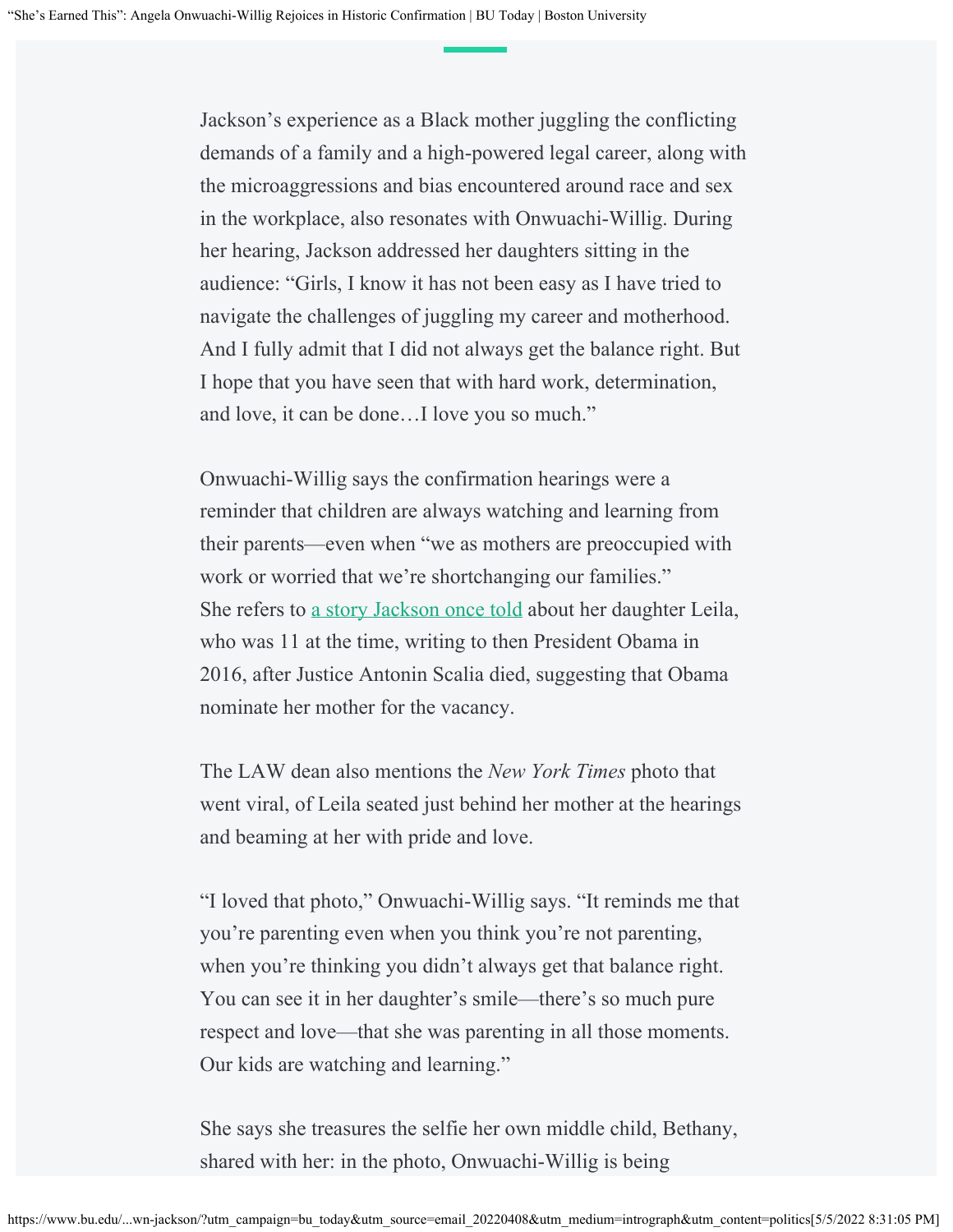interviewed on CNN shortly before the confirmation hearings began. Bethany is standing before her mother's televised image and is visibly smiling through a mask.

"I was surprised and very touched by it," Onwuachi-Willig says. "I love the look of pride in Bethany's eyes. I love that it's got the three of us in a row, Bethany, me, and KBJ."

She also finds common ground in Jackson's journey from high school student in Miami to Harvard undergraduate. Jackson applied to Harvard despite her guidance counselor's warning that she was unlikely to be accepted. "I was saddened to hear that, but I wasn't shocked," Onwuachi-Willig says. "It's a common story. I've heard numerous people talk about how they've had that experience—about all the times we've been underestimated and told not to pursue something. One of the things that gets ignored about bias in the Harvard–University of North Carolina affirmative action cases is how bias negatively affects African American and Latinx students before they even get to the application, through high school grading.

"If your teachers have biased expectations about what you're capable of based on race, that's going to shape how they read your papers," she says. "For example, Black students are viewed as less capable. Think about the study with law firm partners who found more mistakes in the same exact brief when they thought it was written by a Black associate than when they thought it was

### **Related**

#### SUPREME COURT

**[LAW Dean's Letter Urges](https://www.bu.edu/articles/2022/ketanji-brown-jackson-supreme-court-onwuachi-willig-letter/) [Confirmation of Biden's Historic](https://www.bu.edu/articles/2022/ketanji-brown-jackson-supreme-court-onwuachi-willig-letter/) [SCOTUS Pick, Ketanji Brown](https://www.bu.edu/articles/2022/ketanji-brown-jackson-supreme-court-onwuachi-willig-letter/) [Jackson](https://www.bu.edu/articles/2022/ketanji-brown-jackson-supreme-court-onwuachi-willig-letter/)**

FEBRUARY 25, 2022